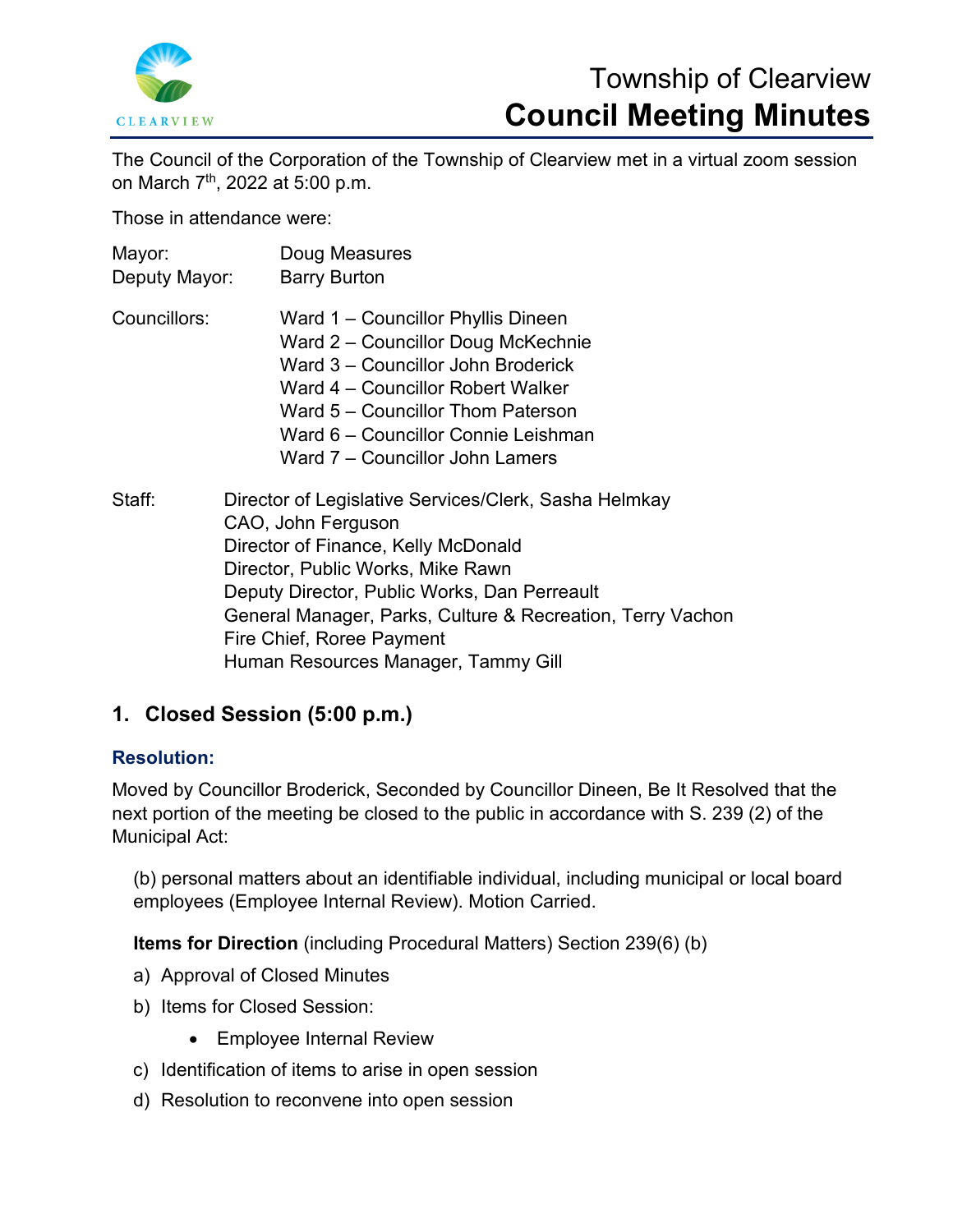Mayor Measures began the regular meeting by reading the Township's Indigenous Land Acknowledgement.

# **2. Approval of Agenda**

## **Resolution:**

Moved by Councillor Leishman, Seconded by Councillor McKechnie, Be It Resolved, that Council of the Township of Clearview hereby approve the agenda dated March  $7<sup>th</sup>$ , 2022 as amended to move Item 11 (Council Report [COU-002-2022 Station on the Green Funding](https://www.clearview.ca/sites/default/files/uploads/publications/cou-002-2022_station_on_the_green_funding_request.pdf)  [Request\)](https://www.clearview.ca/sites/default/files/uploads/publications/cou-002-2022_station_on_the_green_funding_request.pdf) up after Disclosure of Pecuniary Interest. Motion Carried.

# **3. Disclosure of Pecuniary Interest and General Nature Thereof**

Councillor Leishman advised that she will not be voting on Item 7 Approval of Minutes of Council Meeting as she was not present for the February 7, 2022 meeting.

Item 11 Council Report COU-002-2022 was dealt with after Disclosure of Pecuniary Interest.

# **11. COU-002-2022 Station on the Green Funding Request**

#### **Resolution:**

Moved by Deputy Mayor Burton, Seconded by Councillor Broderick, Be It Resolved that Council of the Township of Clearview hereby:

- 1) Receive report COU-002-2022 (Station on the Green Funding Request) dated March 7, 2022; and,
- 2) That Council approve providing funding in the amount of \$5,146.39 to the Station on the Green for reimbursement of the installation of a new security system at the facility; and,
- 3) That this expenditure be funded through the Tax Stabilization Reserve. Motion Carried.

Deputy Mayor Burton left the meeting at 6:09 p.m.

# **4. Public Participation**

# **4.1 Gord Zeggil (Speed Reductions under Report PW-007-2022)**

Mayor Measures addressed all items submitted under Public Participation.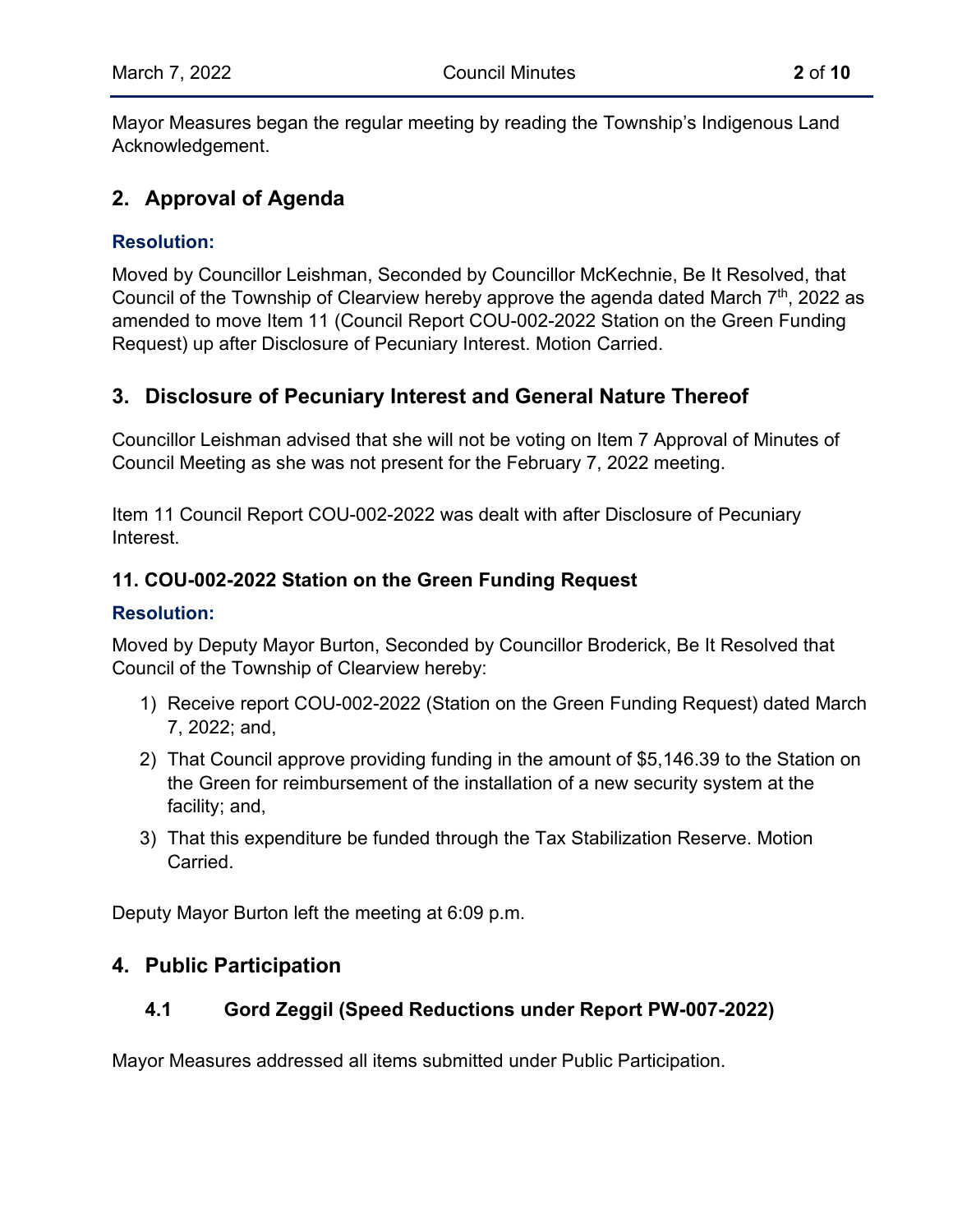## **5. Deputations & Presentations**

No Items.

# **6. Public Meeting**

No public meetings.

# **7. Approval of Minutes of Council Meeting**

#### **Resolution:**

Moved by Councillor Walker, Seconded by Councillor Lamers, Be It Resolved that Council of the Township of Clearview hereby approve the Minutes of the February 7, 2022 and February 24, 2022 Council Meetings as presented. Motion Carried.

# **8. Business arising from Minutes**

None.

# **9. Communications from the Mayor**

#### **9.1 Closed Session Report**

No report provided.

#### **9.2 [AMO](https://www.clearview.ca/sites/default/files/uploads/publications/9.2_adj-tos_funding_support_request_for_bridges_and_culverts.pdf) Support Resolution – Joint & Several Liability**

#### **Resolution:**

Moved by Councillor Broderick, Seconded by Councillor Lamers, Whereas municipal governments provide essential services to the residents and businesses in their communities; and,

Whereas the ability to provide those services is negatively impacted by exponentially rising insurance costs; and,

Whereas one driver of rising insurance costs is the legal principle of 'joint and several liability,' which assigns disproportionate liability to municipalities for an incident relative to their responsibility for it; and,

Whereas the Government of Ontario has the authority and responsibility for the legal framework of joint and several liability; and,

Whereas the Premier of Ontario committed to review the issue in 2018 with a view to helping municipal governments manage their risks and costs; and,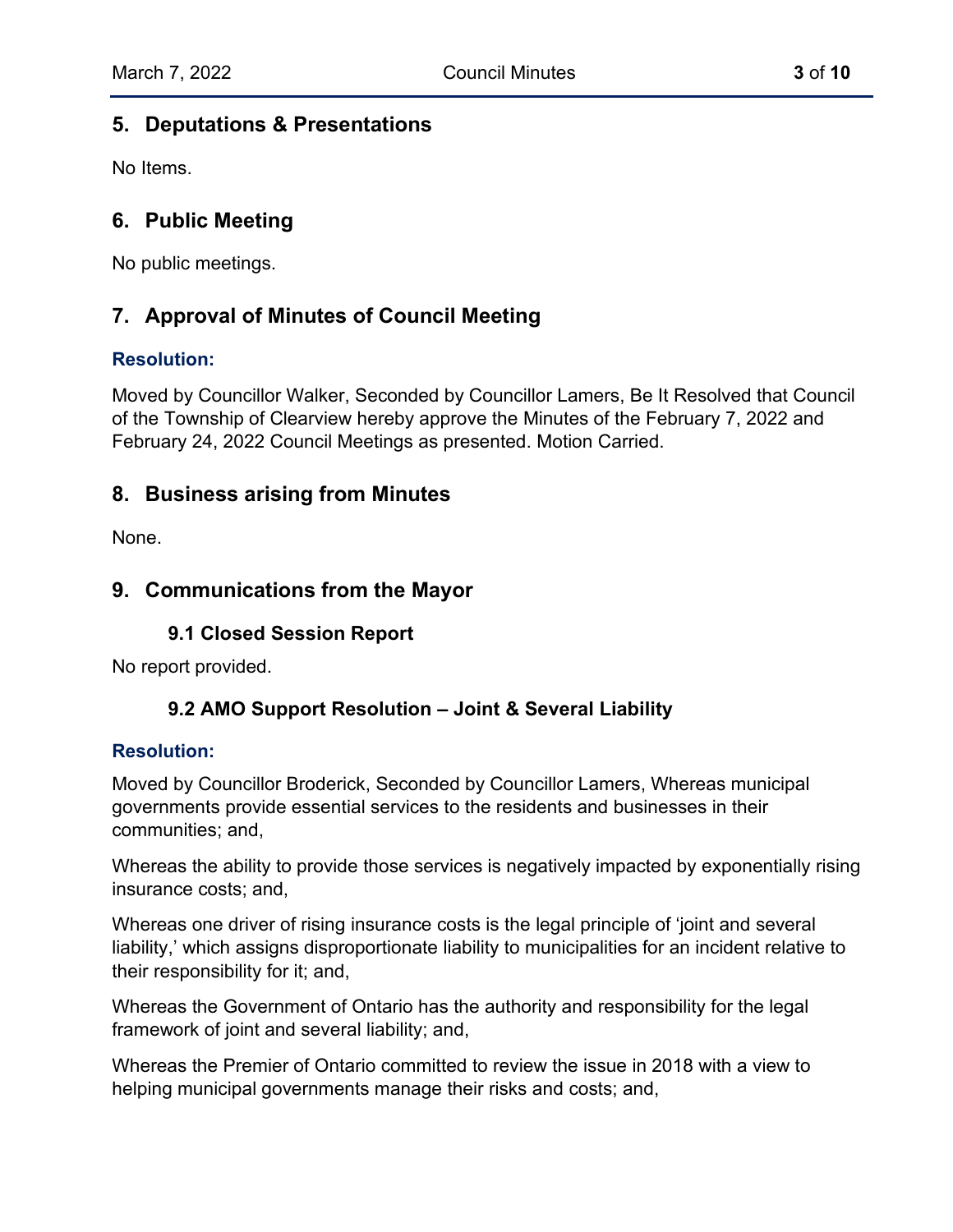Whereas the Association of Municipalities of Ontario on behalf of municipal governments has provided recommendations in this source document to align municipal liability with the proportionate responsibility for incidents and capping awards;

Now, therefore be it resolved, that the Township of Clearview does hereby support AMO's recommendations; and,

Further be it resolved that the Township of Clearview does hereby call on the Attorney General of Ontario to work with municipal governments to put forward a plan of action to address "joint and several liability" before the end of the government's current term so that municipalities can continue to offer high quality services to their communities. Motion Carried.

#### **Mayor Measures Additional Comments**

- Acknowledged the passing of former CAO Ted Hannan who was the first CAO of Clearview Township
- Advised that he was shocked to hear of the closing of Peace Naturals Stayner Campus and his heart goes out to the employees

# **10. County Reports & Information**

# **10.1 County of Simcoe – ITSTARTS Campaign Proclamation**

#### **Resolution:**

Moved by Councillor Broderick, Seconded by Councillor Paterson, Be It Resolved that Council of the Township of Clearview hereby request that the Mayor proclaim the month of March 2022 as #ITSTARTS Month in the Township of Clearview, and specifically March 21<sup>st</sup> as the International Day to Eliminate Racial Discrimination, encouraging everyone to take a stand and participate and learn more about the #ITSTARTS campaign. Motion **Carried** 

#### **10.2 2022 Simcoe County Bursary Program**

#### **Resolution:**

Moved by Councillor Broderick, Seconded by Councillor McKechnie, Be It Resolved that Council of the Township of Clearview hereby approve participating in the County of Simcoe Bursary Program by donating \$1,000.00 to be funded from the Clearview Community Grants. Motion Carried.

# **11. Council Reports & Community Announcements**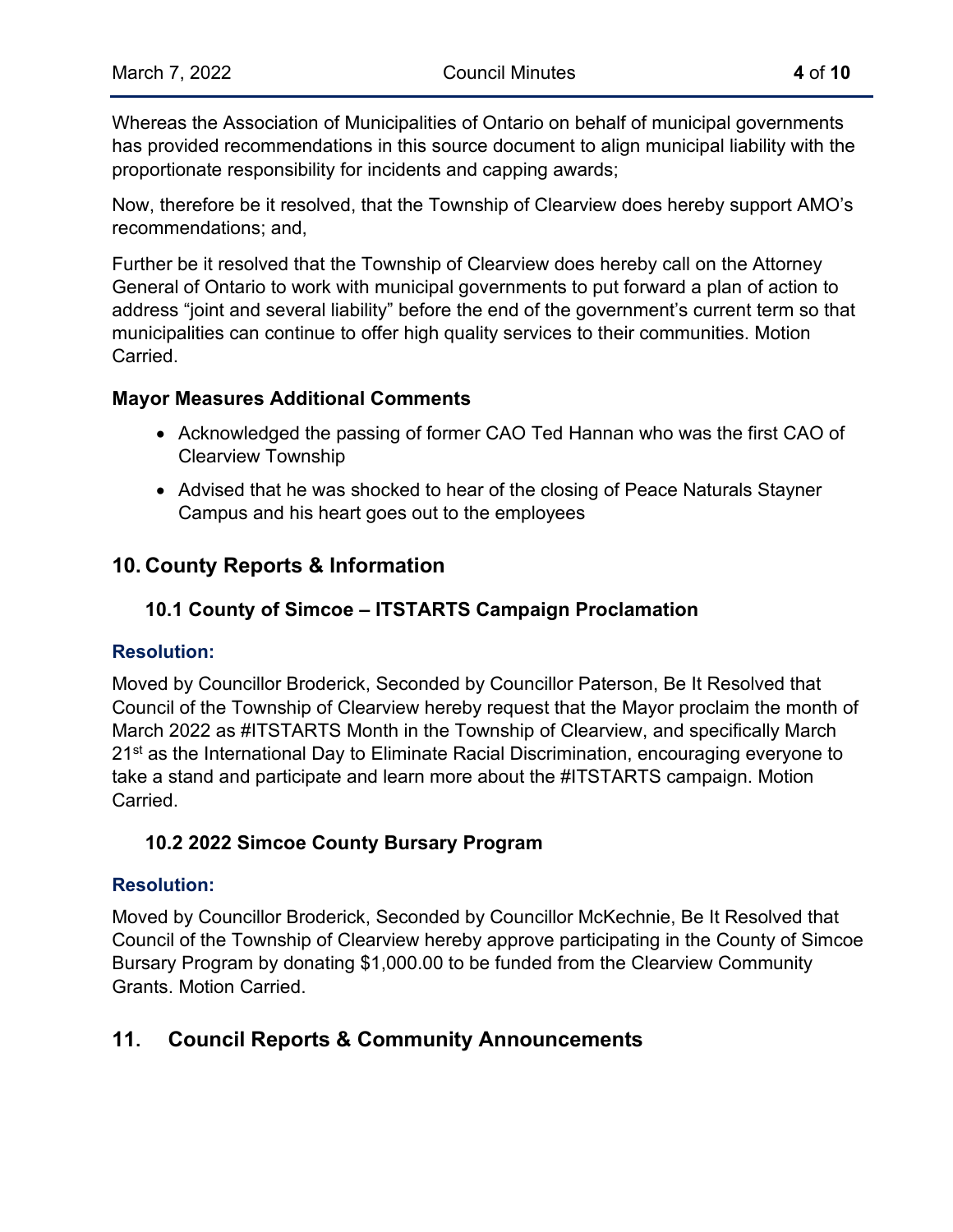## **COU-002-2022 Station on the Green Funding Request**

Deputy Mayor Burton's Report COU-002-2022 Station on the Green Funding Request was moved up in the Agenda after Item 3.

# **11.1 Ward Reports**

#### **Councillor Walker**

- Will be attending the Youth Committee meeting later this month
- Looks forward to businesses and services reopening fully and safely

#### **Councillor Dineen**

- Nottawa Minor Fastball registration was last Saturday the organization is still accepting registrations
- Nottawa Hall Board is having their Craft Beer, Wine and Cider event on April 23rd at the Hall

#### **Councillor Leishman**

Mayor Measures advised that Councillor Leishman was awarded this past weekend with the 1<sup>st</sup> Annual Clearview Women in Business Award by the Clearview Chamber of Commerce.

- Attended the Clearview Chamber Women in Business ceremony
- Attended the Collingwood Mayor's Levee where her daughter was one of the recipients of the Order of Collingwood
- Clearview's Spring & Summer Guide has been sent out
- May 14<sup>th</sup> is the Grand Opening of the Stayner Library Branch

#### **Councillor Paterson**

- Advised that he is preparing a report to Council regarding adoption of new conservation regulations/legislation. Specifically, discussing NVCA mandatory services and discretionary services that they could provide the Township if an MOU is entered into
- Thursday, March 10<sup>th</sup> meeting with residents on Caroline Street to outline implementation of traffic calming in that area
- Advised that on Sunday water was coming up from the Mad River onto Langtry Street. Thanked the Public Works Department for responding

#### **Councillor Lamers**

- Attended the Brentwood Hall Board meeting on February 16<sup>th</sup> and they are starting to book the facilities
- Missed the Avening Hall meeting on February  $17<sup>th</sup>$  as his daughter surprised the family from New Zealand
- Attended the Special Council meeting on February 24<sup>th</sup>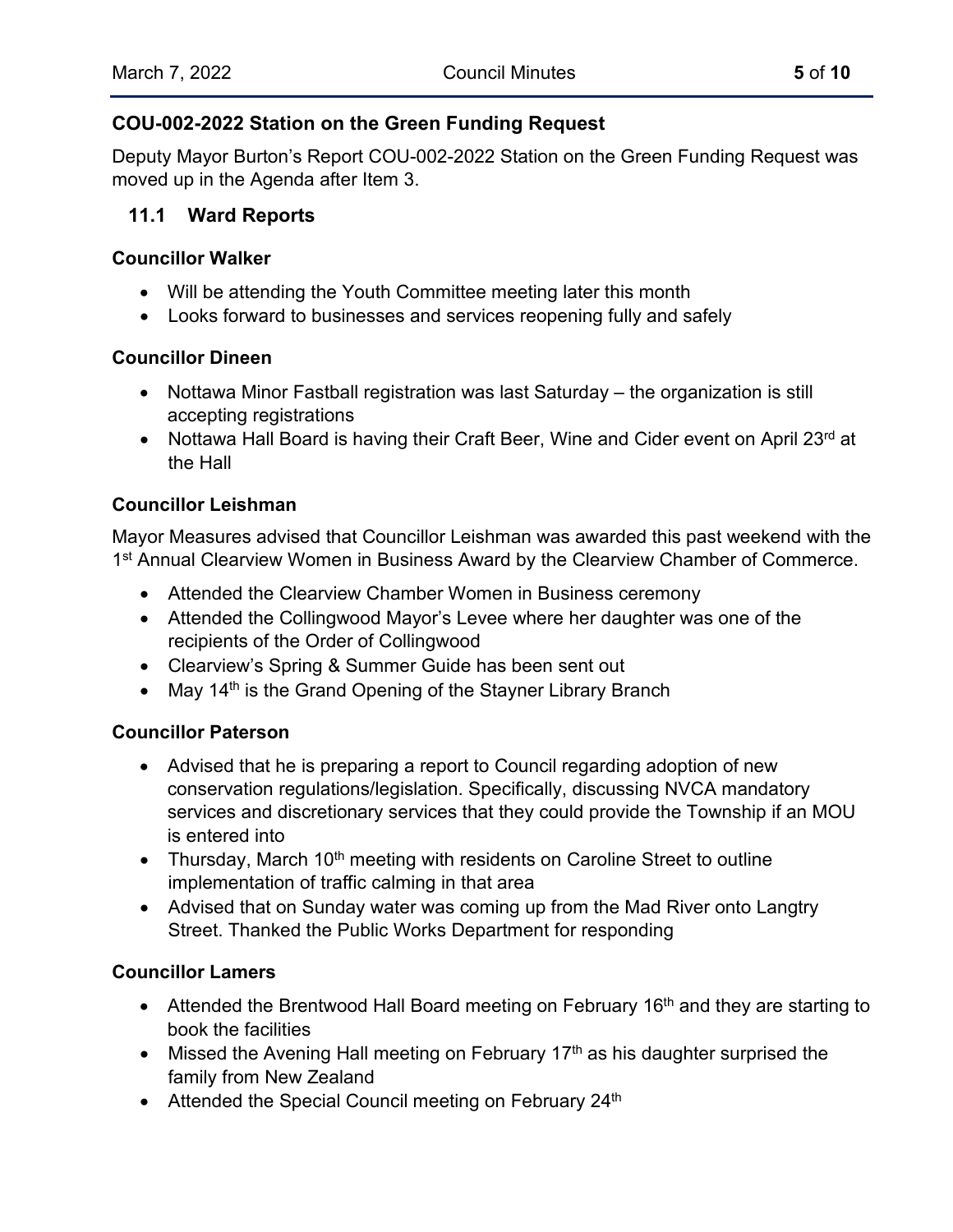• Received many phone calls and emails regarding issues caused by Sunday's weather

#### **Councillor Broderick**

- February  $8<sup>th</sup>$  attended the Accessibility Advisory Committee meeting and the BIA meeting in the evening
- February  $15<sup>th</sup>$  attended the Library Board meeting
- Attended the Clearview Chamber of Commerce meeting on February 16<sup>th</sup>
- February 22<sup>nd</sup> attended the Library Board meeting for the CEO performance review
- February  $24<sup>th</sup>$  attended the Special Council meeting
- Attended the Scouts & Girl Guides flag raising on February 25<sup>th</sup>

#### **Councillor McKechnie**

• Attended the Duntroon Hall Board meeting and advised that they have a Green Beer Day planned

#### **Mayor Measures**

• Thanked Public Works staff for working around the clock with Sunday's high winds

# **12. Department Reports and By-laws**

# **Parks, Culture and Recreation**

#### **[PCR-002-2022 Community Halls Accessibility and Inclusion Report](https://www.clearview.ca/sites/default/files/uploads/publications/pcr-002-2022_community_halls_accessibility_and_inclusion_report_tv_rev2.pdf)**

#### **Resolution:**

Moved by Councillor Paterson, Seconded by Councillor Leishman, Be It Resolved that Council of the Township of Clearview hereby:

- 1) Receive report PCR-002-2022 (Community Halls Accessibility and Inclusion Report) dated March 7, 2022; and,
- 2) Receive RJ Burnsides Clearview Halls Renovations report dated February 25, 2022 for information; and,
- 3) That Council hereby schedule a special meeting to finalize the direction and next steps with staff (as identified in report PCR-002-2022) for all the six community halls; and,
- 4) That Council direct staff to implement the following Staff Recommendations from the PCR-002-2022 Report (8 in total to choose from):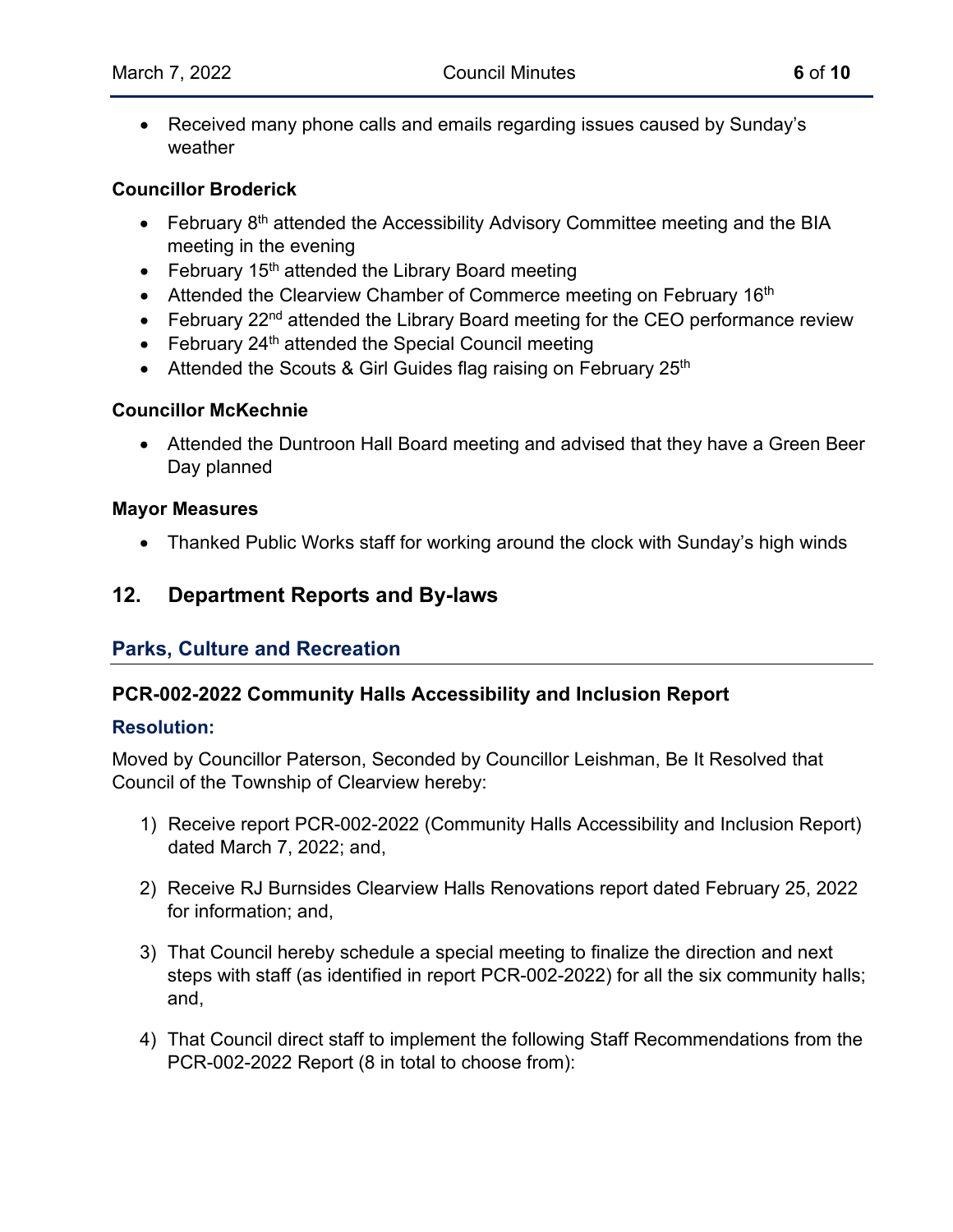- Recommendation #1 as amended to include the sentence "in accordance and conjunction with the other recommendations as follows":
- Recommendation #2:
- Recommendation #3:
- Recommendation #4;
- Recommendation #5:
- Recommendation #6 as amended to remove the word "set" and replace with the word "negotiate" a fundraising commitment from the Hall Boards;
- Recommendation #7; and,
- Recommendation #8 Option A, however if Option A cannot be realized then Option B be explored by staff. Motion Carried.

# **Fire & Emergency Services**

#### **FD-001-2022 County of Simcoe Pomax Fire Service Review**

#### **Resolution:**

Moved by Councillor Broderick, Seconded by Councillor Lamers, Be It Resolved that Council of the Township of Clearview hereby:

- 1) Receive report FD-001-2022 (County of Simcoe Pomax Fire Service Review) dated March 7, 2022; and,
- 2) That after reviewing information provided by Pomax Consulting for the County Fire Service Review, Council supports the analysis expressed by the Fire Chief and Chief Administrative Officer within this staff report to Mayor & Council. Motion Carried.

Mayor Measures called for a brief recess with the meeting resuming again at 9:05 p.m.

#### **Extend Meeting Time**

#### **Resolution:**

Moved by Councillor Dineen, Seconded by Councillor McKechnie, Be It Resolved that the Council Meeting extend past 9:30 p.m. Motion Carried.

#### **Public Works**

#### **PW-007-2022 Speed Reduction on Various Roads**

#### **Resolution 1:**

Moved by Councillor Dineen, Seconded by Councillor McKechnie, Be It Resolved that Council of the Township of Clearview hereby: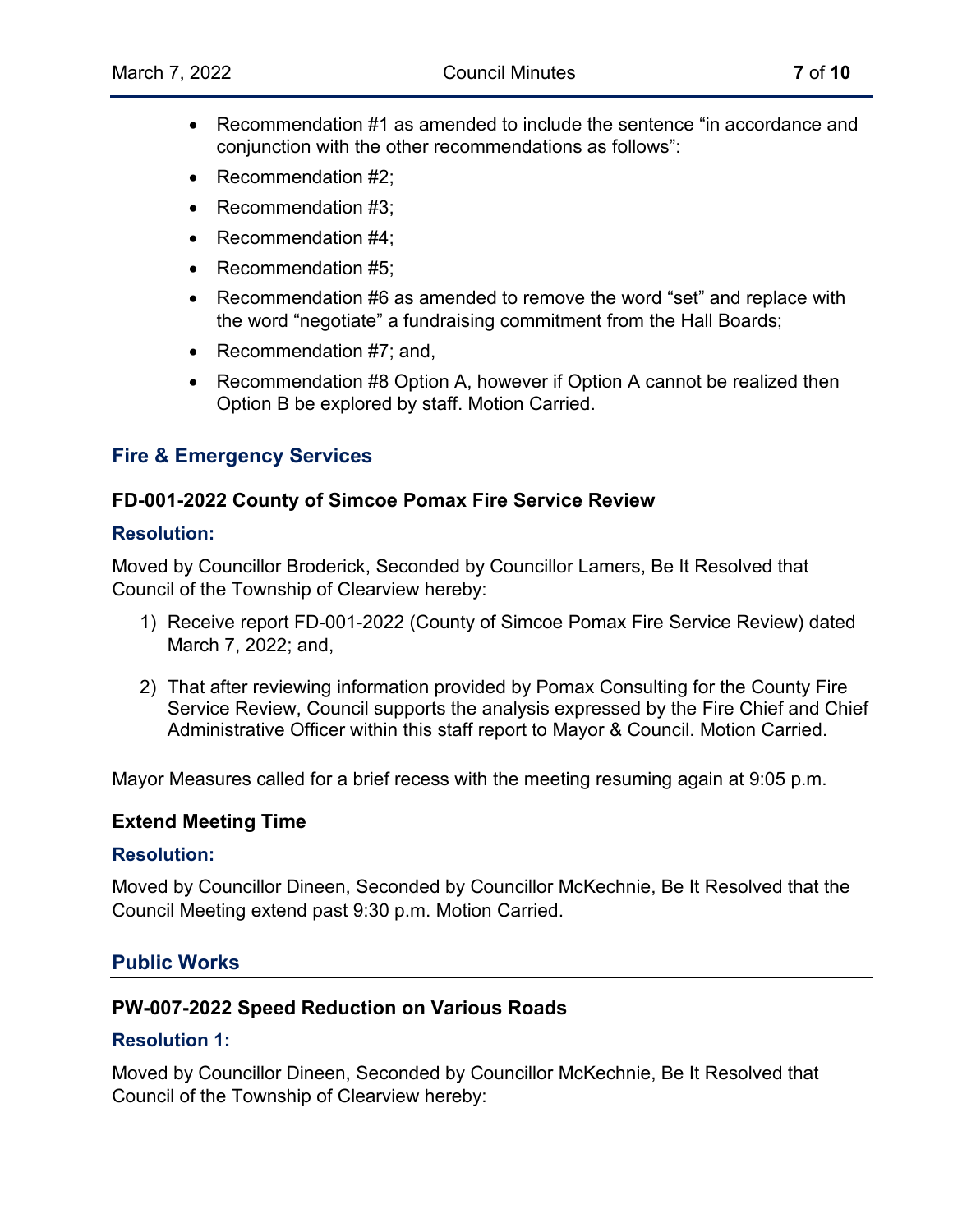- 1) Receive report PW-007-2022 (Speed Reduction of Various Roads) dated March 7, 2022; and,
- 2) Approve reducing the speed limit on Concession 10 Nottawasaga from 80km/hr to 60 km/hr from County Road 124 to County Road 91 and from 30/31 Sideroad to the town limits (County Road 32/Poplar Sideroad) to address vertical alignment and cross section constraints for multi-modal travel by directing staff to present the speed reduction by-law at the next Council meeting; and,
- 3) That the expenditure in the amount of \$15,504.42 to reduce the speed on the road be funded through the Public Works Capital Budget for Traffic Control Devices. Motion Carried.

#### **Resolution 2:**

Moved by Councillor Paterson, Seconded by Councillor Lamers, Be It Resolved that Council of the Township of Clearview hereby:

- 1) Approves reducing the speed limit on Fairgrounds Road from 80km/hr to 60 km/hr from County Road 9 to County Road 91 and from 33/34 Side Road to the town limits (Beachwood Road) to address vertical alignment and cross section constraints for multi-modal travel by directing staff to present the speed reduction by-law at the next Council meeting; and,
- 2) That the expenditure in the amount of \$18,551.64 to reduce the speed on the road be funded through the Public Works Capital Budget for Traffic Control Devices. Motion Carried.

#### **Resolution 3:**

A friendly amendment was accepted by the mover and seconder to amend Part 1 of the motion and the subsequent expenditure amount to reduce the speed.

Moved by Councillor Paterson, Seconded by Councillor McKechnie, Be It Resolved that Council of the Township of Clearview hereby:

- 1) Approves reducing the speed limit on Riverside Drive from 70km/hr to 60km/hr from County Road 9 to 15/16 Sideroad and Concession 6 North from County Road 91 for 1.1 km be reduced from 80 km/hr to 60 km/hr and from where the 50km/hr zone ends to the Poplar Side Road be changed from 80 km/hr to 60 km/hr, to address horizontal alignment constraints by directing staff to present the speed reduction bylaw at the next Council meeting; and,
- 2) That the expenditure in the amount of \$11,854.00 to reduce the speed on the road be funded through the Public Works Capital Budget for Traffic Control Devices. Motion Carried.

Councillor McKechnie left the meeting at 10:57 p.m.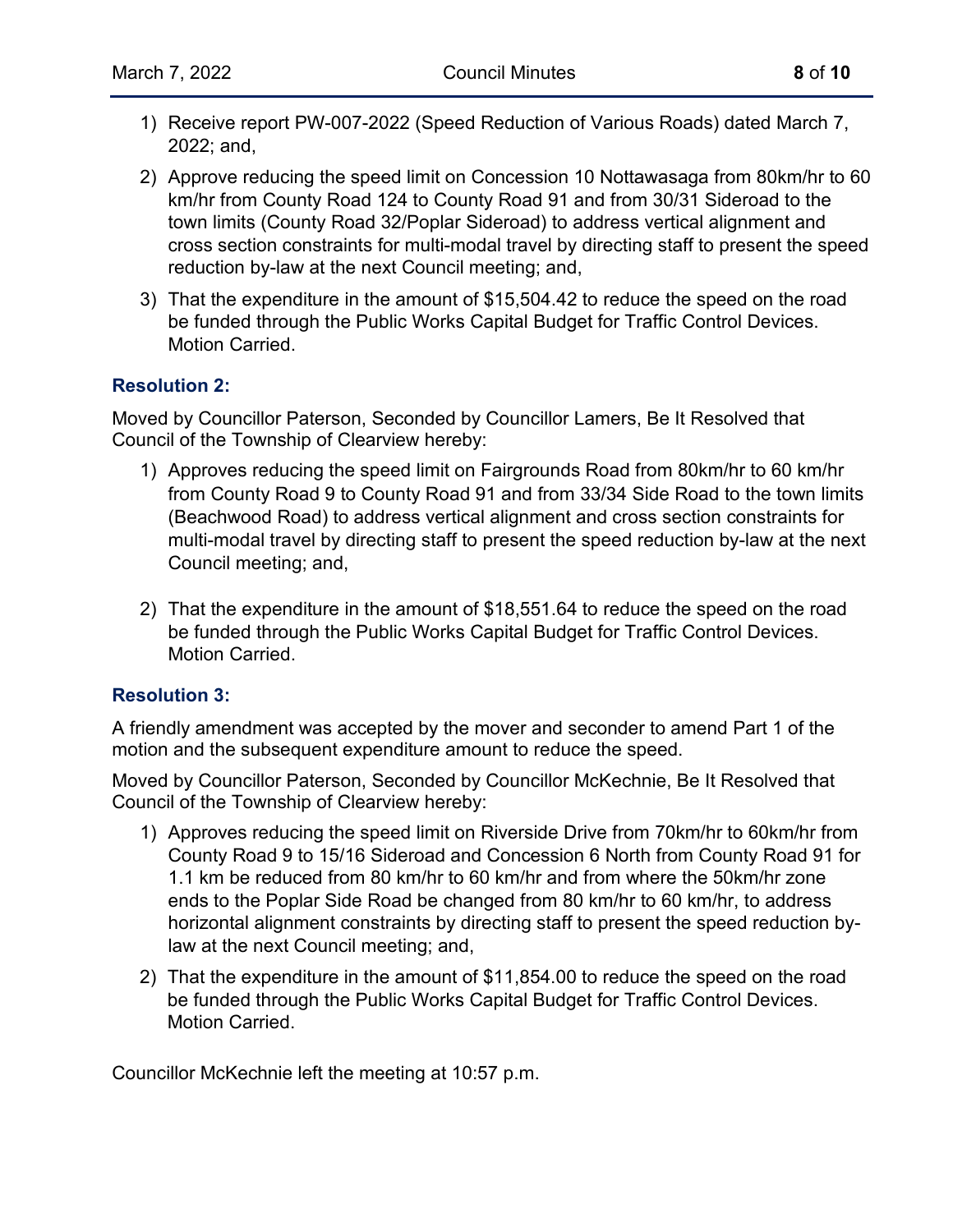#### **Resolution 4:**

Moved by Councillor Lamers, Seconded by Councillor Paterson, Be It Resolved that Council of the Township of Clearview hereby:

- 1) Prioritize the following roads in 2023 based on the approved budget for the year, to implement recommendations from the Township's Transportation Assessment Study:
	- Hogback Road (speed reduction)
	- Concession 5 Nottawasaga (speed reduction)
	- 36/37 Sideroad (speed reduction)
	- 12/13 Sideroad (speed reduction)
	- Lavender Hill Road (speed reduction). Motion Carried.

# **Legislative Services/Clerk**

# **LS-007-2022 Procedure By-law Review – Process & Council Feedback**

#### **Resolution:**

Moved by Councillor Broderick, Seconded by Councillor Dineen, Be It Resolved that Council of the Township of Clearview hereby:

1) Receive report LS-007-2022 (Procedure By-law Review – Process & Council Feedback) dated March 7, 2022, for information. Motion Carried.

# **By-laws**

#### **22-14 Delegated Authority for Restricted Acts after Nomination Day**

#### **Resolution:**

Moved by Councillor Walker, Seconded by Councillor Broderick, Be It Resolved that By-law 22-14 being a by-law to delegate certain duties and acts during restricted periods after nomination day or the election of a new Council, be presented and read a first, second and third time and finally passed this  $7<sup>th</sup>$  day of March, 2022. Motion Carried.

# **13. Notice of Motion/New Business**

No items

# **14. By-Law to Confirm Proceedings of Council Meeting**

#### **Resolution:**

Moved by Councillor Dineen, Seconded by Councillor Leishman, Be It Resolved that By-Law 22-15, being a by-law to confirm the proceedings of the March 7, 2022 Council